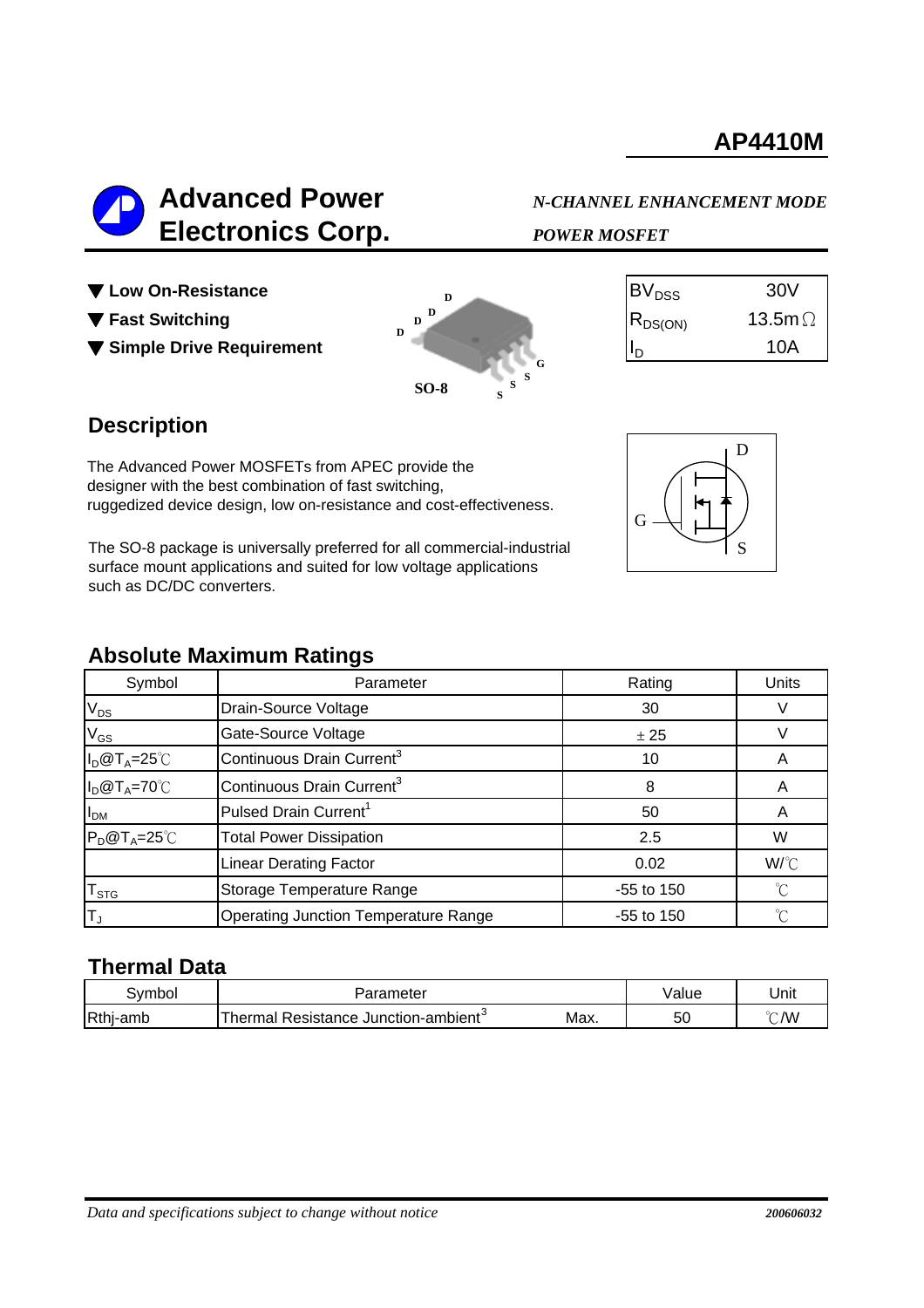

# **Electrical Characteristics@Tj =25o C(unless otherwise specified)**

| Symbol                                               | Parameter                                                                       | <b>Test Conditions</b>                    | Min. | Typ.  | Max.                     | Units     |
|------------------------------------------------------|---------------------------------------------------------------------------------|-------------------------------------------|------|-------|--------------------------|-----------|
| BV <sub>DSS</sub>                                    | Drain-Source Breakdown Voltage                                                  | $V_{GS}$ =0V, $I_D$ =250uA                | 30   |       |                          | V         |
| $\Delta$ BV <sub>DSS</sub> / $\Delta$ T <sub>i</sub> | Breakdown Voltage Temperature Coefficient Reference to 25℃, I <sub>D</sub> =1mA |                                           | ÷,   | 0.037 | $\overline{\phantom{0}}$ | V/°C      |
| $R_{DS(ON)}$                                         | Static Drain-Source On-Resistance <sup>2</sup>                                  | $V_{GS}$ =10V, $I_{D}$ =10A               | ٠    | ۰     | 13.5                     | $m\Omega$ |
|                                                      |                                                                                 | $V_{GS} = 4.5V, I_D = 5A$                 | ٠    | ۰     | 22                       | $m\Omega$ |
| $V_{GS(th)}$                                         | Gate Threshold Voltage                                                          | $V_{DS} = V_{GS}$ , I <sub>D</sub> =250uA | 1    |       | 3                        | V         |
| $g_{\rm fs}$                                         | <b>Forward Transconductance</b>                                                 | $V_{DS} = 15V$ , $I_D = 10A$              | ۰    | 20    |                          | S         |
| $I_{DSS}$                                            | Drain-Source Leakage Current (T <sub>j</sub> =25°C)                             | $V_{DS}$ =30V, $V_{GS}$ =0V               |      | ÷     | 1                        | uA        |
|                                                      | Drain-Source Leakage Current (T <sub>i</sub> =70°C)                             | $V_{DS}$ =24V, $V_{GS}$ =0V               |      |       | 25                       | uA        |
| $I_{GSS}$                                            | Gate-Source Leakage                                                             | $V_{GS}$ = $\pm$ 25V                      | ÷,   |       | ±100                     | nA.       |
| $Q_{g}$                                              | Total Gate Charge <sup>2</sup>                                                  | $ID=10A$                                  | ۰    | 13.5  |                          | nС        |
| $Q_{\underline{\text{gs}}}$                          | Gate-Source Charge                                                              | $V_{DS} = 15V$                            |      | 4     | ٠                        | nC        |
| $Q_{\underline{\mathrm{gd}}}$                        | Gate-Drain ("Miller") Charge                                                    | $V_{GS} = 5V$                             |      | 7     |                          | nС        |
| $t_{d(on)}$                                          | Turn-on Delay Time <sup>2</sup>                                                 | $V_{DS} = 25V$                            |      | 14    |                          | ns        |
| $t_r$                                                | <b>Rise Time</b>                                                                | $ID=1A$                                   | ۰    | 16    |                          | ns        |
| $t_{d(off)}$                                         | Turn-off Delay Time                                                             | $RG=3.3\Omega, VGS=5V$                    | ۰    | 21    |                          | ns        |
| $\mathfrak{t}_{\mathsf{f}}$                          | <b>Fall Time</b>                                                                | $R_p = 25 \Omega$                         |      | 15    |                          | ns        |
| $\mathbf{C}_{\text{iss}}$                            | Input Capacitance                                                               | $V_{GS} = 0V$                             |      | 1160  |                          | рF        |
| $C_{\rm oss}$                                        | <b>Output Capacitance</b>                                                       | $V_{DS} = 15V$                            |      | 240   |                          | рF        |
| $\mathbf{C}_{\text{rss}}$                            | Reverse Transfer Capacitance                                                    | $f=1.0MHz$                                |      | 165   |                          | рF        |

# **Source-Drain Diode**

| Svmbol       | Parameter                       | <b>Test Conditions</b>       | Min. | Typ. | Max.       | Units |
|--------------|---------------------------------|------------------------------|------|------|------------|-------|
| $V_{SD}$     | Forward On Voltage <sup>2</sup> | $I_s = 2.1A$ , $V_{GS} = 0V$ |      |      | $\cdot$ .2 |       |
| <b>I</b> trr | <b>Reverse Recovery Time</b>    | $Is=5A, VGS=0V,$             | -    |      | -          | ns    |
| Qrr          | Reverse Recovery Charge         | $dl/dt = 100A/\mu s$         |      |      |            | nС    |

#### **Notes:**

1.Pulse width limited by Max. junction temperature.

2.Pulse width  $\leq$ 300us, duty cycle  $\leq$ 2%.

3.Surface mounted on 1 in<sup>2</sup> copper pad of FR4 board ; 125 °C/W when mounted on Min. copper pad.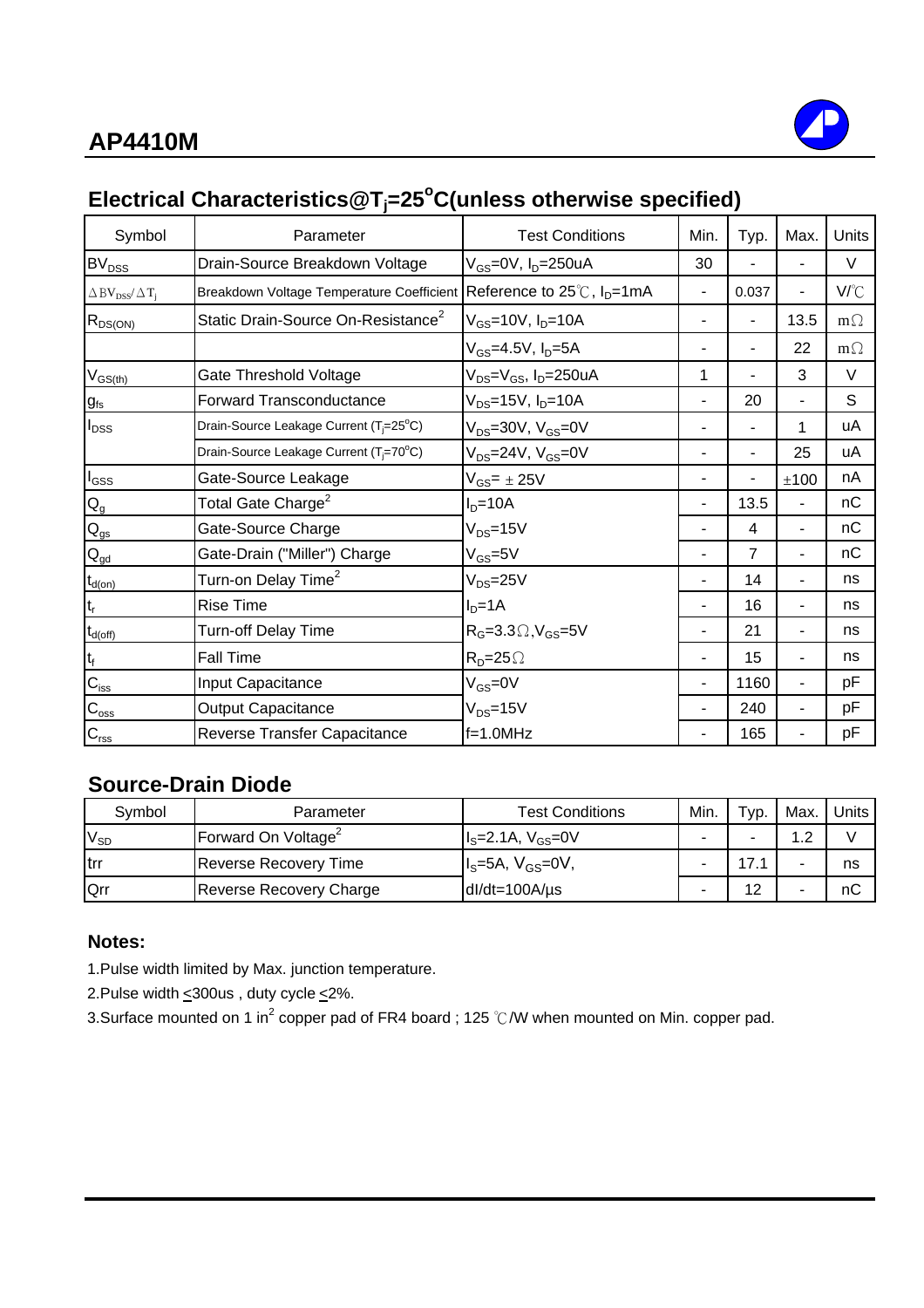





 **Fig 3. On-Resistance v.s. Gate Voltage Fig 4. Normalized On-Resistance**



Fig 5. Forward Characteristic of Fig 6. Gate Threshold Voltage v.s.



**Fig 1. Typical Output Characteristics Fig 2. Typical Output Characteristics**



*T j , Junction Temperature ( <sup>o</sup> C)*

 **v.s. Junction Temperature**



**Reverse Diode Junction Temperature**